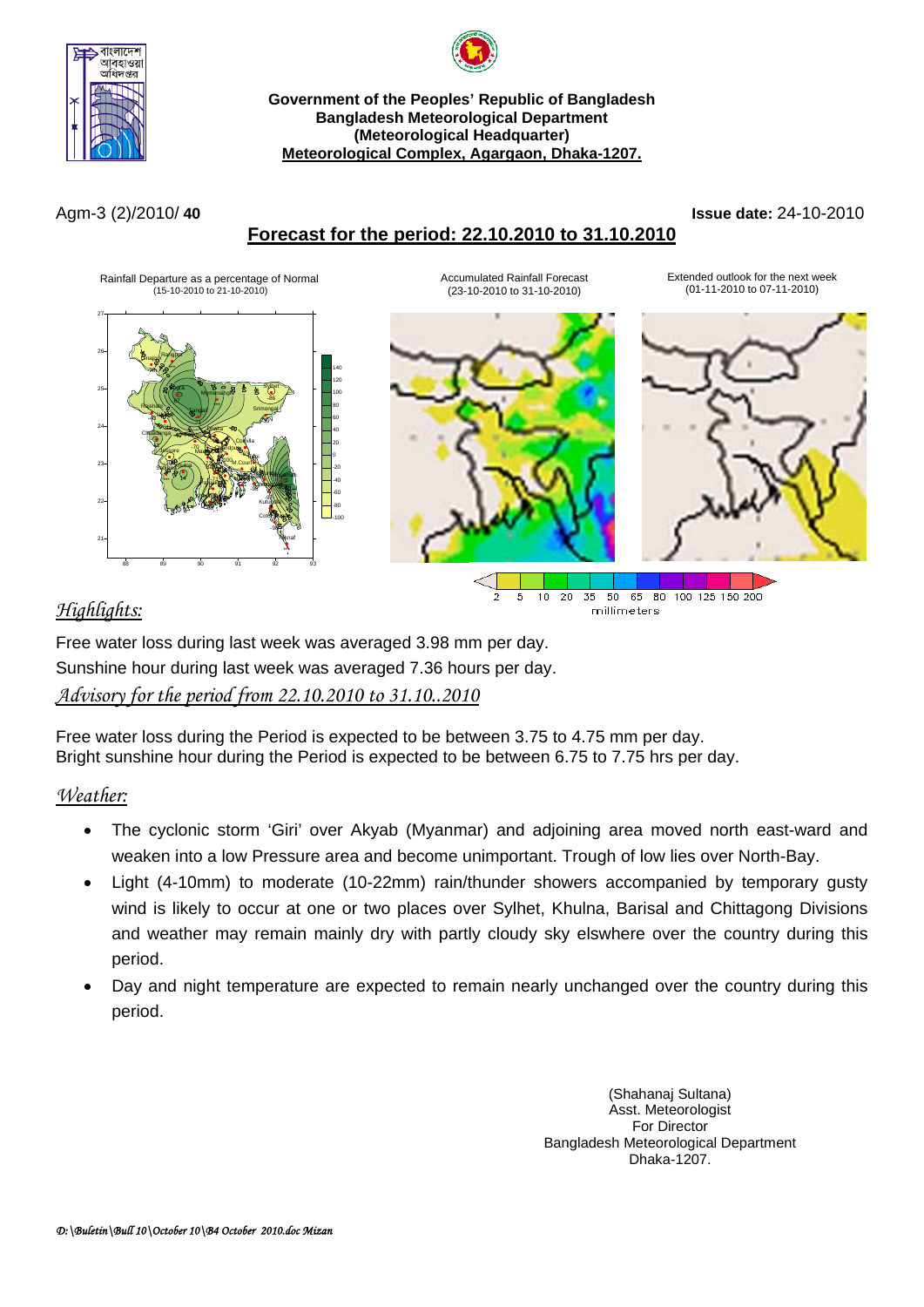#### **Bengali Version**

#### **Forecast for the period: 22.10.2010 to 31.10.2010**



c**Öb** ̂ekó¨ mgnt-

MZ mßv‡n ev®úxfe‡bi ˆ`wbK Mo 3.98 wgtwgt wQj| MZ mßutn mhokiy Kutji %bK Mb 7.36 N·Uv Qj

## **ceffunt- 22-10-2010 Lt, t\_#K 31-10-2010 Lt, ch&** $\vdash$

G mg‡q ev®úxfe‡bi  $\hat{\ }$  wh Mb gvb 3.75 wgtwgt  $\uparrow$  tk 4.75 wgtwgt  $\downarrow$  wktZ cv‡i G mg‡q mhikiyKv‡ji ^`wk Mo gvb 6.75 N·Uv $\pm$ ‡K 7.75 N·Uv $\pm$ vK‡Z cv‡i $\pm$ 

### **AvenvIqvt-**

NWSo Ò**ww**iÓ wgbgytii AwKgye Ges Z`**&sjMeGjvKvi DËi-ce©yk AMÖni n‡"Q Ges whg@c AÂtj µgyštq** `e@ ntq  $\epsilon$ i $Z$ nb n‡q co‡Q| wg@dzci Udd DËi e‡½cmV(ti Ae $^-$ 0 Ki‡Q|

millimeters

- G mߢn watjU, Ljby, ewikyi Ges PÆMÖg vefv‡Mi `B GK ¯'4tb A¯'apx`gKv mulqv mn mév (4-10 vgtwgt) †\_‡K gvSvix (10-22 wgtwgt) ai‡Yi ewó/ eRªewói m¤¢ebv i‡q‡Q| †`‡ki Ab¨Î AvKvk A¬'opufyte AvsukK ‡gNjvmn AvenvIgv cÖabZt ï®\_vK‡Z cv‡i|
- G mg‡q ẁb I iv‡Zi ZvcgvÎv cũ AcwiewZ® \_vK‡Z cv‡i|

(kvnbvR nj Zvbv) mnKvix Avenvique` cwiPvj‡Ki c‡¶ evsju‡`k Avenviqv Ava`ßi, XvKv-1207|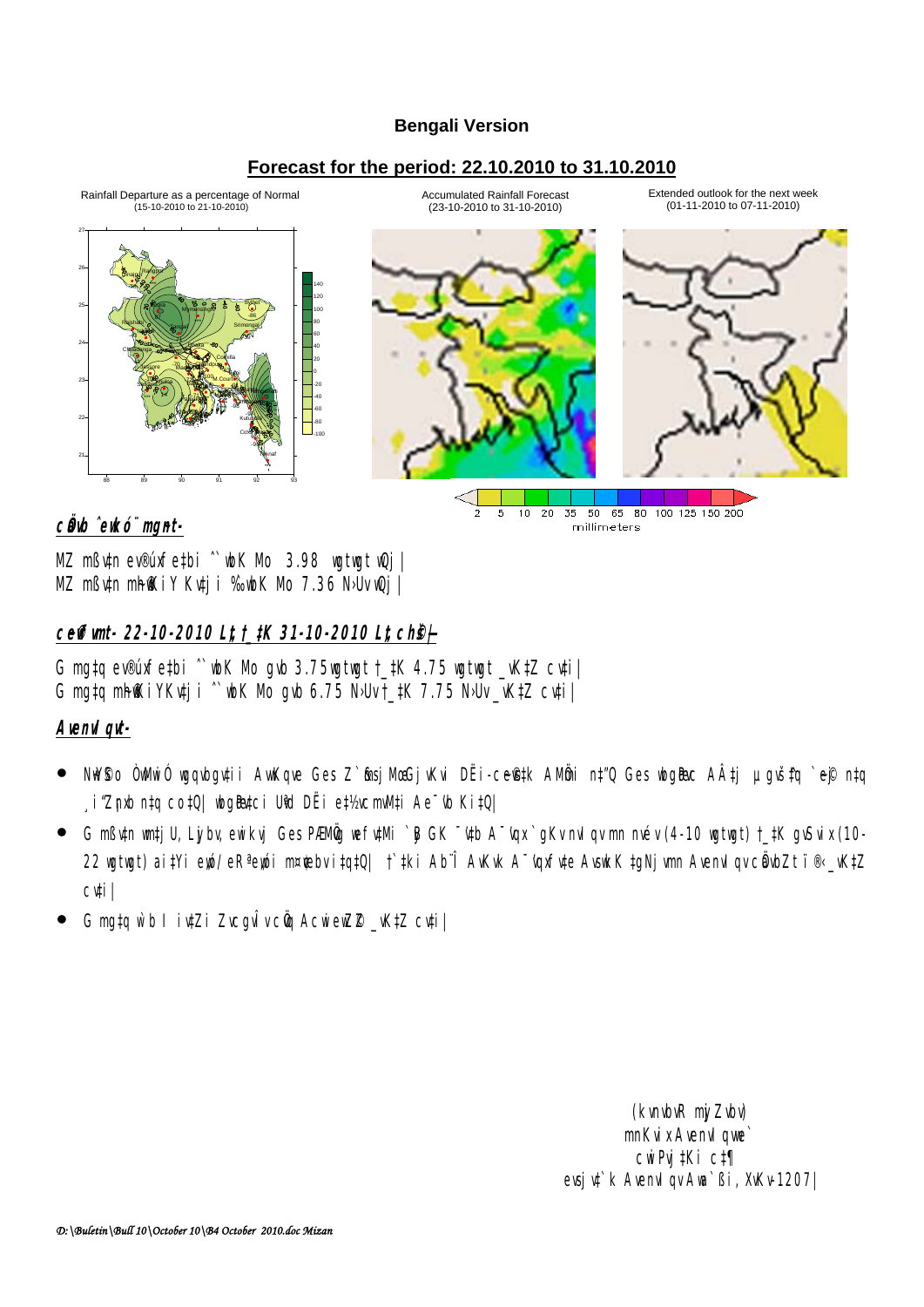#### *Short Weather Description, Period 15.10.2010 to 21.10.2010*

Under the influence of Clyclonic storm 'Giri' light to moderately heavy rainfall was recorded over the country except Chandpur in Chittagong division and Jessore in Khulna division during the period.

Maximum rainfall 83 mm was recorded at Chandpur in Chittagong Division which was 85% above normal.

Minimum rainfall 'Trace' was recorded at Dhaka in Dhaka Division which was not measurable.

Highest maximum temperature was recorded in Dhaka Division 32.4-35.4<sup>0</sup>C, Chittagong Division 31.4-34.6<sup>0</sup>C, Sylhet Division 32.2-35.5<sup>0</sup>C<sup>,</sup> Rajshahi Division 30.2-35.5<sup>0</sup>C, Rangpur Division 29.0-33.2<sup>0</sup>C, Khulna Division 30.6-35.4<sup>0</sup>C and Barisal Division 31.0-35.4<sup>0</sup>C Extreme maximum temperature was recorded at Tangail in Dhaka Division 35.4 $^0$ C, at Chandpur in Chittagong Division 34.6 $^0$ C, at Sylhet in Sylhet Division 35.5<sup>0</sup>C, at Bogra in Rajshahi Division 35.5<sup>0</sup>C, at Dinajpur in Rangpur Division 33.2<sup>0</sup>C, Jessore in Khulna Division 35.4°C and at Patuakhali in Barisal Division 35.4°C

Lowest minimum temperature was recorded in Dhaka Division 22.8-27.0<sup>0</sup>C, Chittagong Division 23.8-27.5<sup>0</sup>C' Sylhet Division 22.5-26.4 $^0$ C<sup>,</sup> Rajshahi Division 24.0-26.0  $^0$ C, Rangpur Divison 23.2-25.5 $^0$ C Khulna Division 23.7-26.6 $^0$ C and Barisal Division 25.0-26.5 $^0$ C Extreme minimum temperature was recorded at Madaripur in Dhaka Division 22.8<sup>0</sup>C, at Rangamati in Chittagong Division 23.8<sup>0</sup>C, at Srimongal in Sylhet Division 22.5<sup>0</sup>C, at Bogra in Rajshahi Division 24.0<sup>0</sup>C, at Dinajpur in Rangpur division 23.2 <sup>0</sup>C Jessore in Chuadanga Division 23.7 $\mathrm{^0C}$  and at Barisal in Barisal Division 25.0 $\mathrm{^0C}$ .

| Name of the      | Name of the     | Total           | Normal      | Deviation | Total                    | Average         | Average         | Average         | Average   | Average      | Average   |
|------------------|-----------------|-----------------|-------------|-----------|--------------------------|-----------------|-----------------|-----------------|-----------|--------------|-----------|
| <b>Divisions</b> | <b>Stations</b> | Rainfall in     | Rainfall in | in%       | Rainy                    | Max             | Min             | Max. temp       | Normal    | Min. temp    | Normal    |
|                  |                 | (mm)            | (mm)        |           | days                     | Humidity        | Humidity        | in °C           | Max. temp | in °C        | Min. temp |
|                  |                 |                 |             |           |                          | in $%$          | in $%$          |                 | in °C     |              | in °C     |
| Dhaka            | Dhaka           |                 | 42          | $-98$     |                          | 91              | 55              | 33.8            | 31.5      | 26           | 23.8      |
|                  | Mymensingh      | $^{\star\star}$ | 39          | $***$     | $\star\star$             | $\star\star$    | $\star\star$    | $\star\star$    | 31.1      |              | 23.0      |
|                  | Faridpur        | 11              | 37          | $-70$     | $\overline{c}$           | 97              | 44              | 34.0            | 31.4      | 25.8         | 24.0      |
|                  | Madaripur       | 13              | 47          | $-72$     | 3                        | 96              | 67              | 33.4            | 31.9      | 23.4         | 23.6      |
|                  | Tangail         | 58              | 34          | 71        | 3                        | 97              | 60              | 34.2            | 31.5      | 25.0         | 23.4      |
| Chittagong       | Chittagong      | $\overline{c}$  | 70          | $-97$     | 3                        | 98              | 56              | 34.0            | 31.6      | 25.2         | 23.8      |
|                  | Sitakunda       | $\star\star$    | 62          | $***$     | $\star\star$             | $\star\star$    | $\star\star$    | $\star\star$    | 31.9      | $**$         | 23.6      |
|                  | Rangamati       | 83              | 36          | 131       | 3                        | 85              | 57              | 33.5            | 31.1      | 24.6         | 22.9      |
|                  | Cox'sBazar      |                 | 43          | $-98$     | $\overline{2}$           | 86              | 78              | 33.4            | 31.8      | 25.7         | 24.1      |
|                  | Teknaf          | **              | 61          | $***$     | $***$                    | $**$            | $***$           | $\star\star$    | 31.2      |              | 23.8      |
|                  | Hatiya          | **              | 54          | $***$     | $***$                    | $**$            | $**$            | $\star\star$    | 30.8      | $**$         | 24.4      |
|                  | Sandwip         |                 | 66          | $-98$     | 1                        | 97              | 67              | $**$            | 31.0      | 25.8         | 24.1      |
|                  | Kutubdia        | 4               | 42          | $-90$     | $\overline{2}$           | 94              | 54              | 32.6            | 31.3      | 25.9         | 24.5      |
|                  | Feni            | 4               | 44          | $-91$     |                          | $\star\star$    | $\star\star$    | $\star\star$    | 31.2      | $**$         | 23.2      |
|                  | M.Court         | $\overline{c}$  | 32          | $-94$     |                          | 98              | 57              | 33.3            | 31.1      | 26.2         | 24.0      |
|                  | Chandpur        | 0               | 29          | $-100$    | 0                        | 96              | 60              | 34.1            | 31.4      | 25.8         | 24.1      |
|                  | Comilla         | 10              | 27          | $-63$     | 1                        | 96              | 63              | 33.6            | 31.3      | 24.8         | 23.3      |
| Sylhet           | Sylhet          | 5               | 36          | $-86$     | 4                        | 91              | 54              | 34.6            | 31.1      | 25.3         | 22.7      |
|                  | Srimongal       | 19              | 31          | $-39$     | 3                        | 99              | 60              | $**$            | 31.2      | $**$         | 22.1      |
| Rajshahi         | Rajshahi        | 13              | 23          | $-43$     | 3                        | $***$           | $***$           | $\star\star$    | 31.4      | $\star\star$ | 22.8      |
|                  | Bogra           | 43              | 23          | 87        | $\overline{2}$           | 96              | 55              | 34.3            | 31.7      | 24.8         | 23.1      |
|                  | Ishurdi         | 11              | 28          | $-61$     | 3                        | 98              | 55              | 34              | 29.9      | 24.6         | 21.8      |
| Rangpur          | Rangpur         | Trace           | 27          | $***$     | $\overline{c}$           | 94              | 66              | 31.2            | 30.8      | 24.5         | 22.2      |
|                  | Dinajpur        | 5               | 23          | $-78$     | 1                        | 98              | 60              | 32.4            | 31.4      | 24.2         | 22.9      |
| Khulna           | Khulna          | 33              | 29          | 14        | 3                        | 97              | 57              | 33.4            | 31.8      | 25.6         | 24.0      |
|                  | Jessore         | $\mathbf 0$     | 22          | .100      | $\overline{0}$           | $^{\star\star}$ | $^{\star\star}$ | 34.4            | 32.3      | 25           | 23.2      |
|                  | Chuadanga       | 31              | 28          | 11        | $\overline{3}$           | 98              | 51              | 34.4            | 32.1      | 24.6         | 23.4      |
|                  | Satkhira        | $^{\star\star}$ | 27          | $***$     | $\star\star$             | $^{\star\star}$ | $\star\star$    | $\star\star$    | 32.1      | $***$        | 23.4      |
| Barisal          | Barisal         | 11              | 38          | $-71$     | $\mathbf{z}$             | 98              | 64              | 33.2            | 31.6      | 25.8         | 23.6      |
|                  | <b>Bhola</b>    | $^{\star\star}$ | 41          | $***$     | $***$                    | $^{\star\star}$ | $\star\star$    | $\star\star$    | 31.7      | $\star\star$ | 23.8      |
|                  | Patuakhali      | $^{\star\star}$ | 40          | $***$     | $\star\star$             | $^{\star\star}$ | $^{\star\star}$ | $^{\star\star}$ | 31.4      | $\star\star$ | 24.2      |
|                  | Khepupara       | 23              | 72          | $-68$     | $\overline{\mathcal{A}}$ | 98              | 62              | 32.7            | 31.1      | 25.9         | 24.2      |
|                  |                 |                 |             |           |                          |                 |                 |                 |           |              |           |

*Rainfall analysis and average temperature:* **-**

N.B. Analyses contained in this bulletin are based on preliminary un-checked data.

*D:\Buletin\Bull 10\October 10\B4 October 2010.doc Mizan*